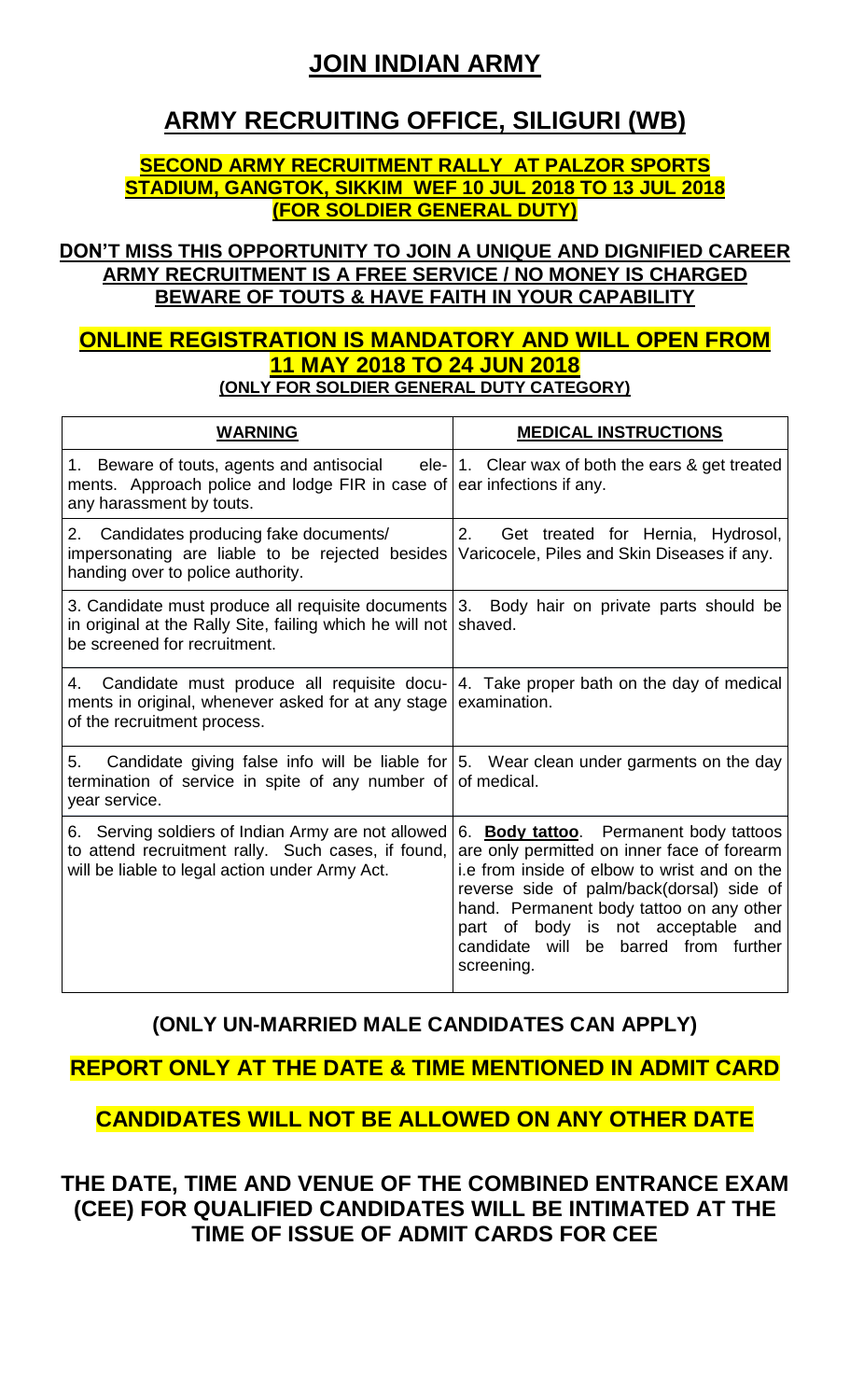# **SECOND ARMY RECRUITMENT RALLY AT PALZOR STADIUM GANGTOK, SIKKIM – 10 JUL 2018 TO 13 JUL 2018**

## **CATEGORY & PHYSICAL CRITERIA SOLDIER GENERAL DUTY ONLY**

| <b>Category</b>                                                          | <u>Age</u>     | <b>Height</b><br>(in cm) | Weight<br>(in kg) | <b>Chest</b><br>(in cm) | <b>Born between</b>           |
|--------------------------------------------------------------------------|----------------|--------------------------|-------------------|-------------------------|-------------------------------|
| Soldier GD (All Arms)                                                    | 17 ½ - 21 Yrs  | 160                      | 48                | 77-82                   | 01 Oct 1997 to<br>01 Apr 2001 |
| Soldier GD<br>(Indian Gorkha)                                            | l17 ½ - 21 Yrs | 157                      | 48                | 77-82                   | 01 Oct 1997 to<br>01 Apr 2001 |
| FOR SCHEDULED TRIBES ONLY<br>Height - 160 cm (ii) Weight - 48 kgs<br>(i) |                |                          |                   |                         |                               |

### **RELAXATION IN PHYSICAL CRITERIA**

| <b>Ser</b><br><b>No</b> | Category                                                                                                                                              | <b>Height</b><br>(Cms) | Weight<br>(Kgs) | <b>Chest</b><br>(Cms) |
|-------------------------|-------------------------------------------------------------------------------------------------------------------------------------------------------|------------------------|-----------------|-----------------------|
| 1.                      | Son of Servicemen/Son of Ex Servicemen/Son of War<br>Widow/Son of Widow                                                                               | 02                     | 02              | 01                    |
| 2.                      | Adopted son/son-in-law (if she has no son) of a War<br>Widows of Army.                                                                                | 02                     | 02              | 01                    |
| 3.                      | Sportsmen<br>who have<br>represented<br>India<br>at<br>Interrnational level, or represented his State at National<br>level.                           | 02                     | 05              | 03                    |
| 4.                      | Sportsmen who have represented District at State level<br>and University or Regional team at State/National level<br>and Secured 1st or 2nd position. | 02                     | 05              | 03                    |

#### **AWARD OF BONUS MARKS ONLY FOR SOL GD**

| <b>Ser</b>     | Category                                                          | <b>Soldier General Duty</b> |  |  |  |
|----------------|-------------------------------------------------------------------|-----------------------------|--|--|--|
| <b>No</b>      |                                                                   |                             |  |  |  |
| 1 <sub>1</sub> | Son of Servicemen/Son of Ex-Servicemen/Son of War                 | 20 Marks                    |  |  |  |
|                | Widow/Son of Widow (One Son only).                                |                             |  |  |  |
| 2.             | National Cadets Corps `A'                                         | 05 Marks                    |  |  |  |
|                | Certificate                                                       |                             |  |  |  |
| 3.             | National Cadets Crops `B' Certificate                             | 10 Marks                    |  |  |  |
| 4.             | National Cadets Corps `C' Certificate                             | Exempted<br>from<br>Common  |  |  |  |
|                |                                                                   | <b>Entrance Exam</b>        |  |  |  |
| 5.             | National Cadets Corps 'C' Certificate holders who have            | Exempted<br>from<br>Common  |  |  |  |
|                | participated in Republic Day Parade                               | <b>Entrance Exam</b>        |  |  |  |
|                | Bonus Marks will be Awarded to Outstanding Sportsmen as Follows:- |                             |  |  |  |
| 6.             | Represented India at International level.                         | 20 Marks                    |  |  |  |
| 7.             | Represented State at National level.                              | 15 Marks                    |  |  |  |
| 8.             | Represented District at State level & secured 1st/2nd             | 10 Marks                    |  |  |  |
|                | position.                                                         |                             |  |  |  |
| 9.             | Represented University or Regional<br>Team<br>at                  | 05 Marks                    |  |  |  |
|                | State/National level & secured 1st/2nd position.                  |                             |  |  |  |

Note:- (i) The candidates seeking above bonus marks must meet the requisite criteria/ conditions on the first day of the Recruitment Rally for which he is applying.

(ii) The above marks are awarded to eligible candidates for overall preparation of merit and not for CEE (Common Entrance Exam). A candidate needs to pass in CEE for bonus marks to be applicable.

(iii) Only one type of bonus marks (Max of the permissible) will be added to the total. To elaborate, Son of Ex-servicemen with NCC `B' certificate appearing for Soldier GD category will be awarded only 20 marks and not 20+10=30 marks.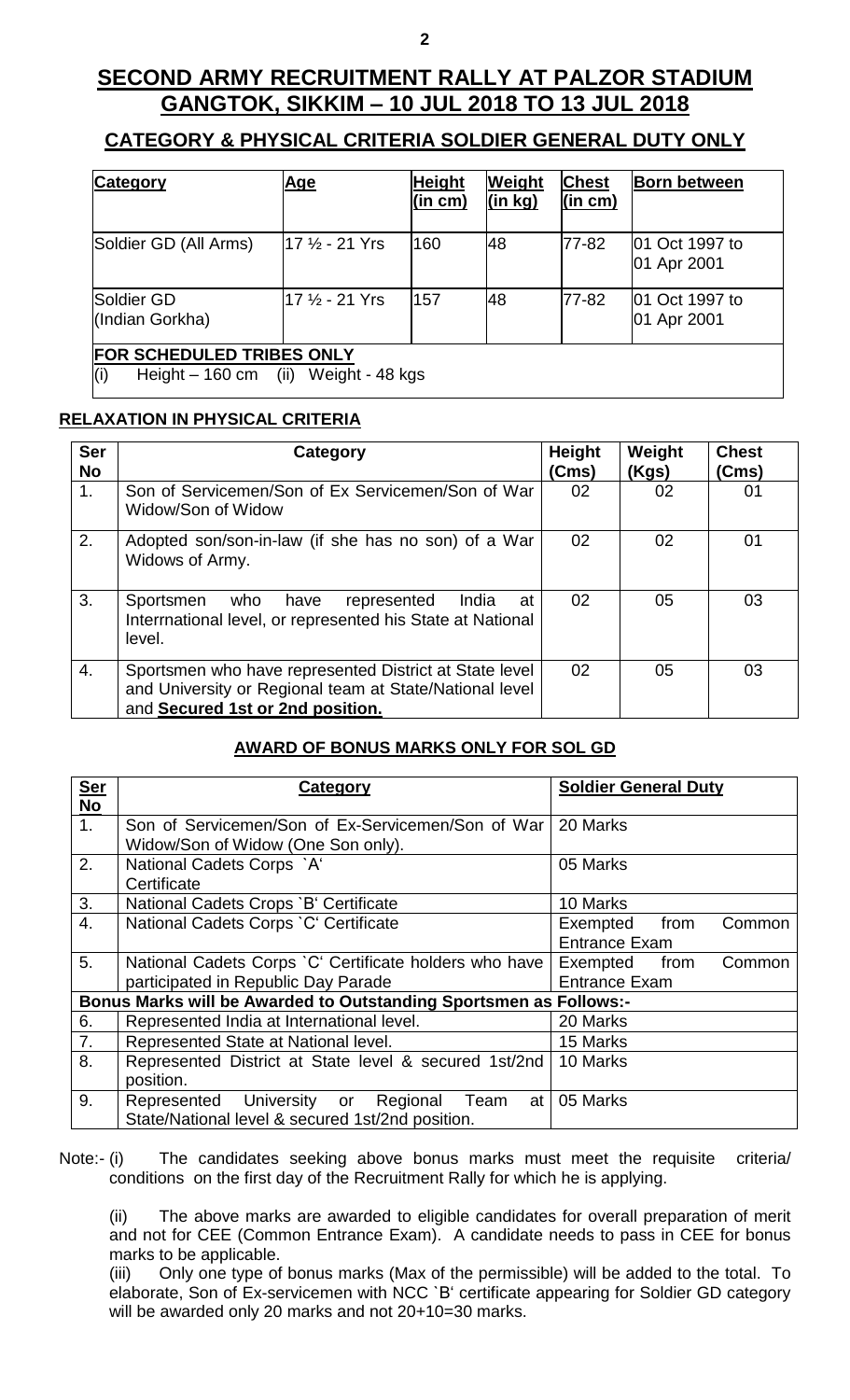#### **EDUCATIONAL QUALIFICATION FOR SOL GD**

| <u>Ser</u> | <b>Category</b>          | <b>Educational Qualifications</b>                                                                                                                                                                                                                                                                                                      |  |  |
|------------|--------------------------|----------------------------------------------------------------------------------------------------------------------------------------------------------------------------------------------------------------------------------------------------------------------------------------------------------------------------------------|--|--|
| 1          | Soldier GD<br>(All Arms) | CBSE system of evaluation will be considered as base for all<br>recruitment.                                                                                                                                                                                                                                                           |  |  |
|            |                          | Class $10th$ with 33% in each subject and 45% in aggregate.<br>No aggregate percentage is considered in case candidate has<br>passed in higher qualification i.e. 10+2 and above.                                                                                                                                                      |  |  |
|            |                          | However, percentage waiver for candidates having<br>passed in higher qualification is applicable only for the aggre-<br>gate marks in class 10th but 33% in individual subjects is<br>mandatory.                                                                                                                                       |  |  |
|            |                          | In case of grading system for CBSE minimum of 'D' grade<br>(33-40) in individual subjects and overall aggregate of 'C2' grade or<br>4.75 points will be considered. Other recognized boards following<br>grading system will follow similar system akin to pass percentage<br>equal to 33% marks in each subject and 45% in aggregate. |  |  |
|            |                          | The recognition of State Education Boards or Distance Edu-<br>cation Boards will be confirmed from the website of COBSE, UGC,<br><b>AICTE or Distance Education Council.</b>                                                                                                                                                           |  |  |

### **PHYSICAL FITNESS TEST (PFT) (For Sol GD)**

| <u>Ser</u><br>$\underline{\mathsf{No}}$ | <b>Test</b>               | <b>Criteria</b>                                                                                                            | <b>Remarks</b>                                                                       |
|-----------------------------------------|---------------------------|----------------------------------------------------------------------------------------------------------------------------|--------------------------------------------------------------------------------------|
| 1                                       | 1.6 KM Run                | Upto 5 Mins 30 Secs - Group I<br>5 Mins 31 Secs to 5 Mins 45 Secs - Group II                                               | Group - I: 60 Marks<br>Group -II: 48 Marks                                           |
| $\overline{2}$                          | <b>Beam</b><br>(Pull Ups) | 10 Pull Ups - 40 Marks<br>9 Pull Ups - 33 Marks<br>8 Pull Ups - 27 Marks<br>7 Pull Ups - 21 Marks<br>6 Pull Ups - 16 Marks | Arms & legs should be<br>straight, feet joined with<br>toes pointing down-<br>wards. |
| 3                                       | 9 Feet Ditch              | Candidates should qualify                                                                                                  | No Marks                                                                             |
| $\overline{4}$                          | Zig-Zag<br><b>Balance</b> | Candidates should qualify                                                                                                  | No Marks                                                                             |

**NOTE** : The above are **minimum prescribed standards and do not guarantee selection** as a right to candidates achieving them, since the selection process is based on performance higher than the minimum laid down standard with a view to select the best for the Army.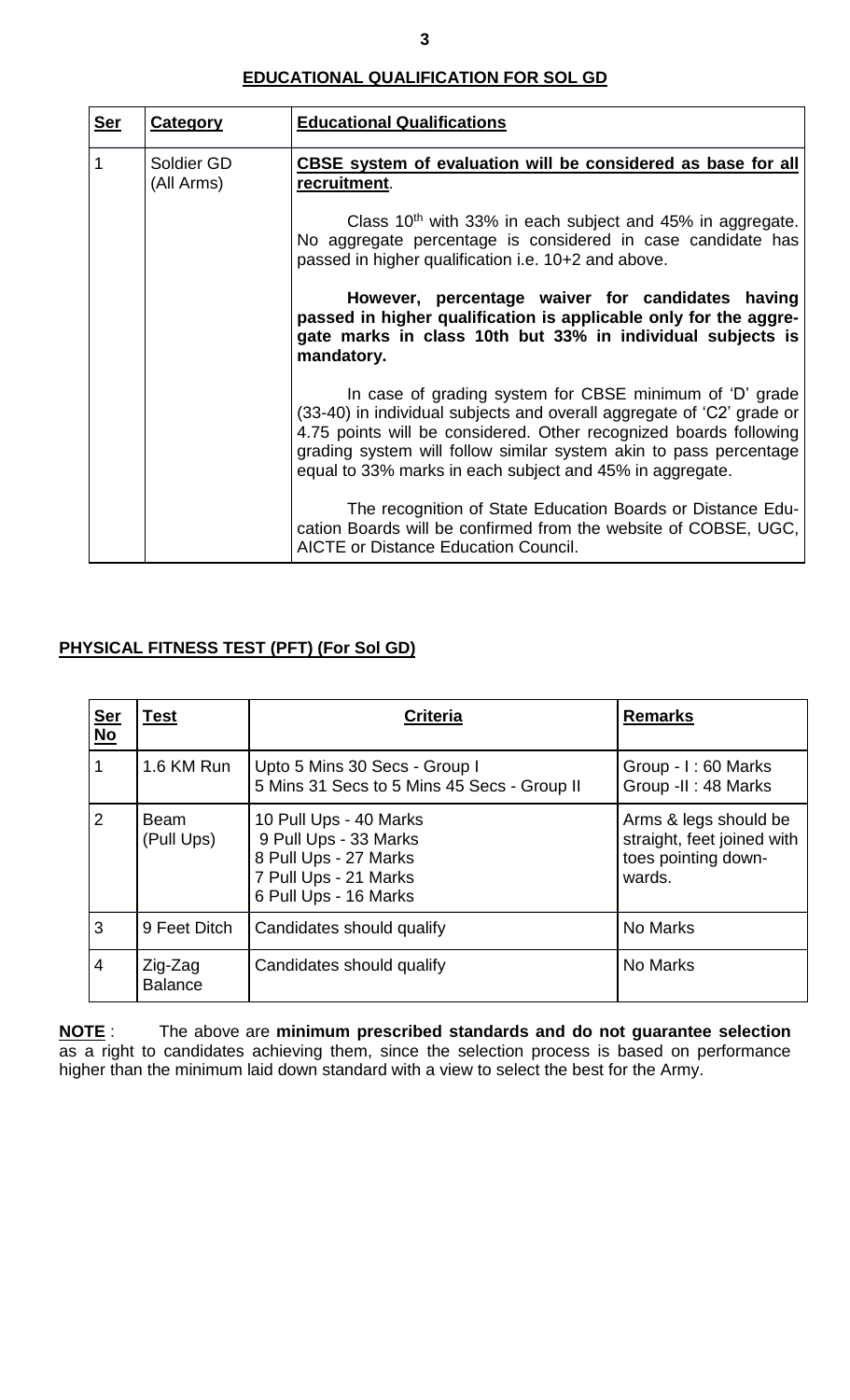## **ONLINE REGISTRATION**

1. Online Registration & Online Application is compulsory to attend the Rally. Candidates advised to register themselves and apply for participation in rally between 11 May 2018 to 24 Jun 2018 on [http://www.joinindianarmy.nic.in.](http://www.joinindianarmy.nic.in/)

2. Only those candidates having **VALID ADMIT CARD** will be allowed in the Rally.

3. **Admit Card will be available on Indian Army site only after 25 Jun 2018**. Candidates will take a printout of Admit Card on good quality paper in Black & White on LASER PRINTER only.

4. **CANDIDATES MUST REPORT TO RALLY SITE ONLY ON THE DATE & TIME MENTIONED IN THE ADMIT CARD**.

5. **How to Apply Online**:-

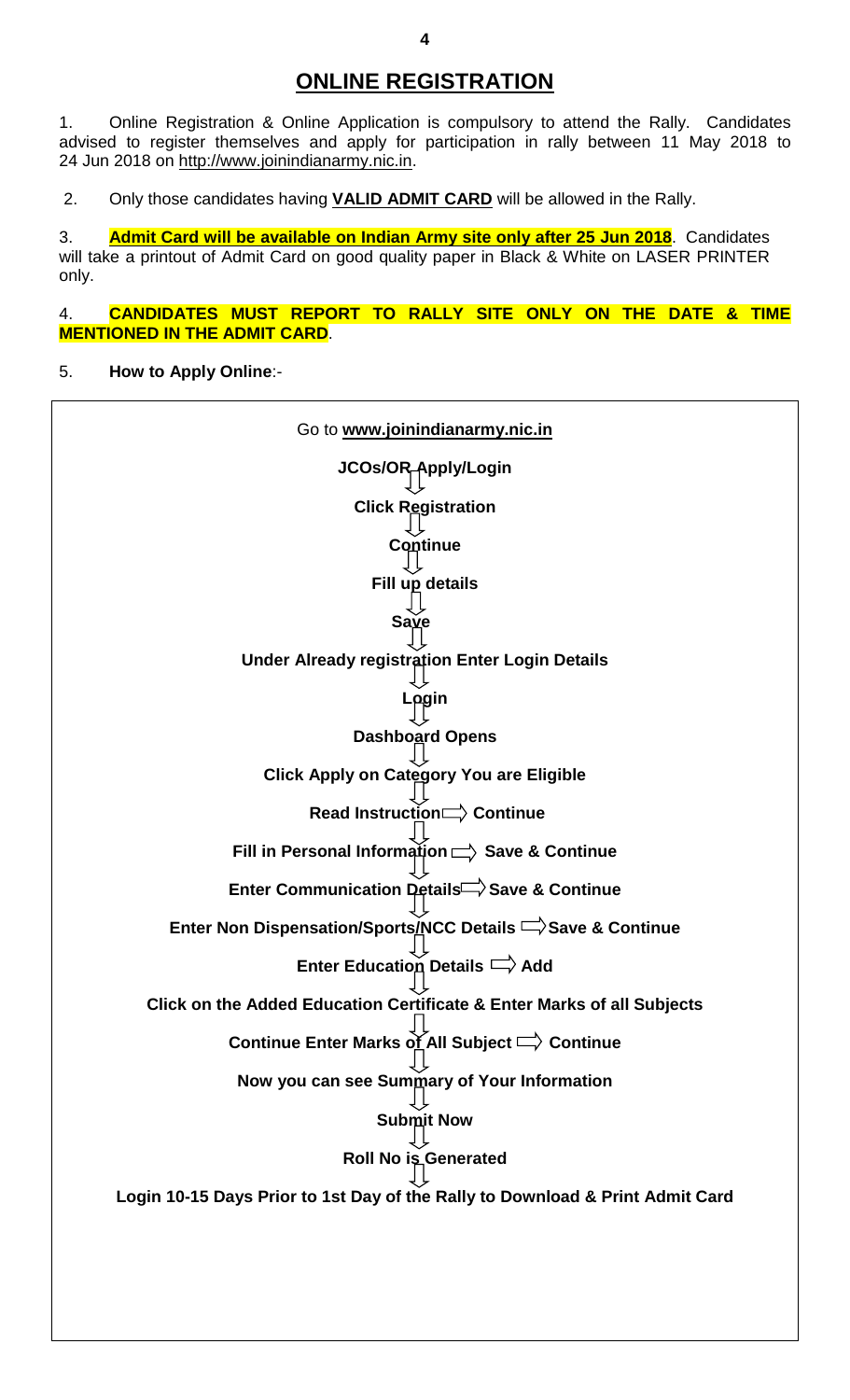# **IMPORTANT INSTRUCTIONS**

1. Registration/Online Application is mandatory since 01 Oct 2015. Candidate can register any time but can apply only from 60-15 days before start of Rally.

#### 2. **Candidate can apply in only one category. If anyone is found registered for multiple trade/category, he will be disqualified and will not be considered for any trade/category Choose wisely before applying**.

3. Personal e-mail Id and Mobile Number is **MUST.** All important messages will be sent to this e-mail ID/Mobile Number like short listing/Call letter/Admit Card for Run/joining instruction/result etc. Sharing of e-mail ID and mobile Number is not permitted. Remember the User Name & Password for future use.

4. Candidate's Name, Father's Name, Mother's Name and DOB must be entered exactly as per Matriculation/10th Board Certificate.

5. Candidate must enter contact details exactly as per Domicile/Nativity/Permanent Residential Certificate.

6. Remember the Roll Number allotted. This Roll Number will be used for tracking of application.

7. Candidate who has not passed his Matriculation 10th class from Sikkim (except CBSE/ICSE Boards) but produce his Domicile Certifiate of Sikkim should be able to produce documentary evidence of his being a resident of Sikkim for **a minimum continous period of fifteen years in Sikkim** prior to the Recruitment Rally dates.

8. 01 Oct 2018 will be taken as effective date of determining age eligibility of candidate. Candidates to produce birth certificate at the time of rough document check.

9. Candidates reporting after 0630hrs will not be allowed to participate in the Rally.

10. **Candidates to undergo Physical Fitness Tests at own risk and expense. Injuries including fatal due to the tests during recruiting rally will not be compensated in any manner. The candidates will have no claim what-so-ever against the Govt/Indian Army.**

11. A Grievance Cell will be established at rally site to redress any grievances.

12. Those not in possession of required documents will not be permitted for the Rally.

13. All Certificates like Education/Permt Residence/Nativity/Domicile/Caste/NCC/Sports etc submitted by candidates during Rally will be verified during pre-enrolment verification. In case of fake/forged Documents/certificates, FIR will be lodged for fraudulent enrolment and candidate will be handed over to the State Police, besides his candidature being cancelled.

14. Selection of candidates will be **PROVISIONAL** even after passing successive stages of screening for recruitment till completion of all the pre-enrolment validation and verification.

15. **Overcrowding**. To avoid over-crowding, only **candidates will be permitted to enter Rally** Site ; Parents/friends are advised not to accompany candidates. Candidates will not be permitted on any other date less the one mentioned on the Admit Card..

16. **Medical**. Successful candidates will undergo medical examination on the same day at the rally site. Decision of medical fitness by Army Medical authority is final and binding.

17. Candidate must carry their AADHAR Card which will be authenticated biometrically at the rally site, falling which; the candiate will not be screened for recruitment. Ensure AADHAR details are matching with details mentioned in the documents.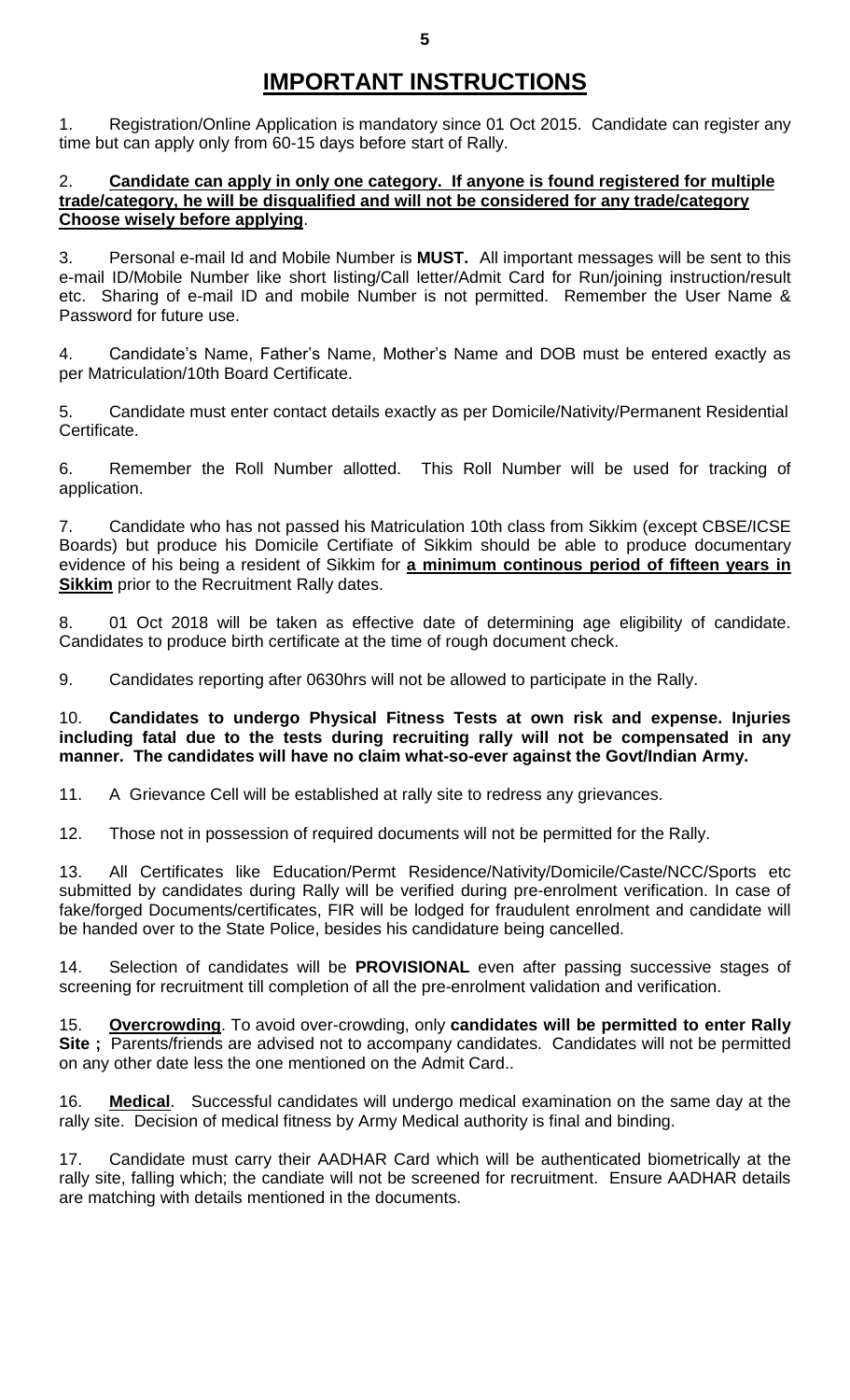#### **DOCUMENTS/CERTIFICATES REQUIRED TO BE CARRIED FOR RALLY**

#### 1. **Admit Card**. Printed on **Laser Printer** on **good quality paper (Do not shrink the size).**

2. **Photograph**. Twenty copies of unattested Passport size colour photographs developed on good quality photographic paper in white background not more than three months old. Computerised/photoshoped photographs will **NOT** be accepted.

3. **Education Certificates**. All educational qualifications achieved by candidate i.e Madhyamik/Intermediate/Graduation etc from recognised School/College/Board/University. Degree holder candidate will produce Provisional/Original Degree issued by University.

4. **Permanent Residential Certificate (For Sikkim Candidates)**. Nativity/Permanent Residence Certificate is required issued by DM/ADM (G)/SDM/SDO and Domicile Certificate issued by DM/SDM on office letter pad with candidate's photograph, office round stamp specifying that candidate is Permanent Resident of that village. **Temporary/Ordinary Residential Certificate will not be accepted**. Proof of residence should preferably be obtained through the website or Sikkim e-District i.e **[https://edistrict.sik.gov.in](https://edistrict.sik.gov.in/)**.

5. **Permanent Residential Certificate in case of Sikkim Candidate**. Nativity/Permanent Residence Certificate issued by DM/ADM(G)/SDM/SDO and Domicile Certificate issued by DM/SDM as per rules applicable in respective Districts with round stamp and designation stamp. **Temporary/Ordinary Residential Certificate will not be accepted.**

6. **Character Certificate and Un-Married Certificate**. From Village Pradhan/Sarpanch or Chairman of those candidates, who are staying in city (under Municipality), on printed official pad duly affixed with round stamp on the candidate's photograph and Character Certificate valid for six months from date of issue. **Candidates less than 21 years of age should be unmarried and in possession of un-married certificate,** endorsed by Gram Pradhan/Sarpanch or Chairman on the Character Certificate itself. Birth certificate to be carried by candidates during registration and rough documents check.

7. **NCC Certificate**. Candidates having NCC A/B/C certificates should have photograph of the candidate duly attested by issuing authority. **Provisional NCC A/B/C pass certificate will only be accepted if authenticated by concerned NCC Group Commanders.** Certificates issued prior to the date of the run of the candidate will only be accepted.

8. **SOS/SOEX/SOW/SOWW Candidates**. Candidates are required to produce the following documents on the rally site:-

(a) Relationship certificate issued from respective Record Office only duly signed by Record Officer with Personal number, Rank, Name and particular of the Record Officer issuing the Relationship Certificate with office seal/stamp is endorsed.

(b) A declaration on Affidavit on Ten Rupees Non-Judicial Stamp Paper prepared by the ESM duly signed by 1<sup>st</sup> Class/Executive/Judicial Magistrate is required to be submitted by the candidate at rally site. The ESM will mention particular of all sons including name, date of birth and their employment/occupation in the affidavit and declare that "I am willing to avail SOEX benefits for only one son name\_\_\_\_\_\_\_\_, whose Date of Birth is I have not availed SOS/SOEX benefits for another son earlier, if my statement is found fake/wrong at later stage, legal action can be initiated against me besides candidature of my son will be cancelled by the military authority. **I shall never challenge for the same in the Hon'ble Court of Law".**

(c) Original Discharge Book of Ex-Serviceman also to be produced, name and date of birth of the candidate must have been recorded in it.

9. **Outstanding Sportsmen Certificate**. Certificate of outstanding sportsmen should have been issued by the Recognised Sports Association/Sports Federations.

10. **Caste Certificate for Schedule Tribe**. To be issued by DM/ADM(G)/SDM/SDO with photograph of candidate duly attested by issuing authority as per prescribed format for issue of **Caste/Tribe Certificate by the Government of Sikkim**.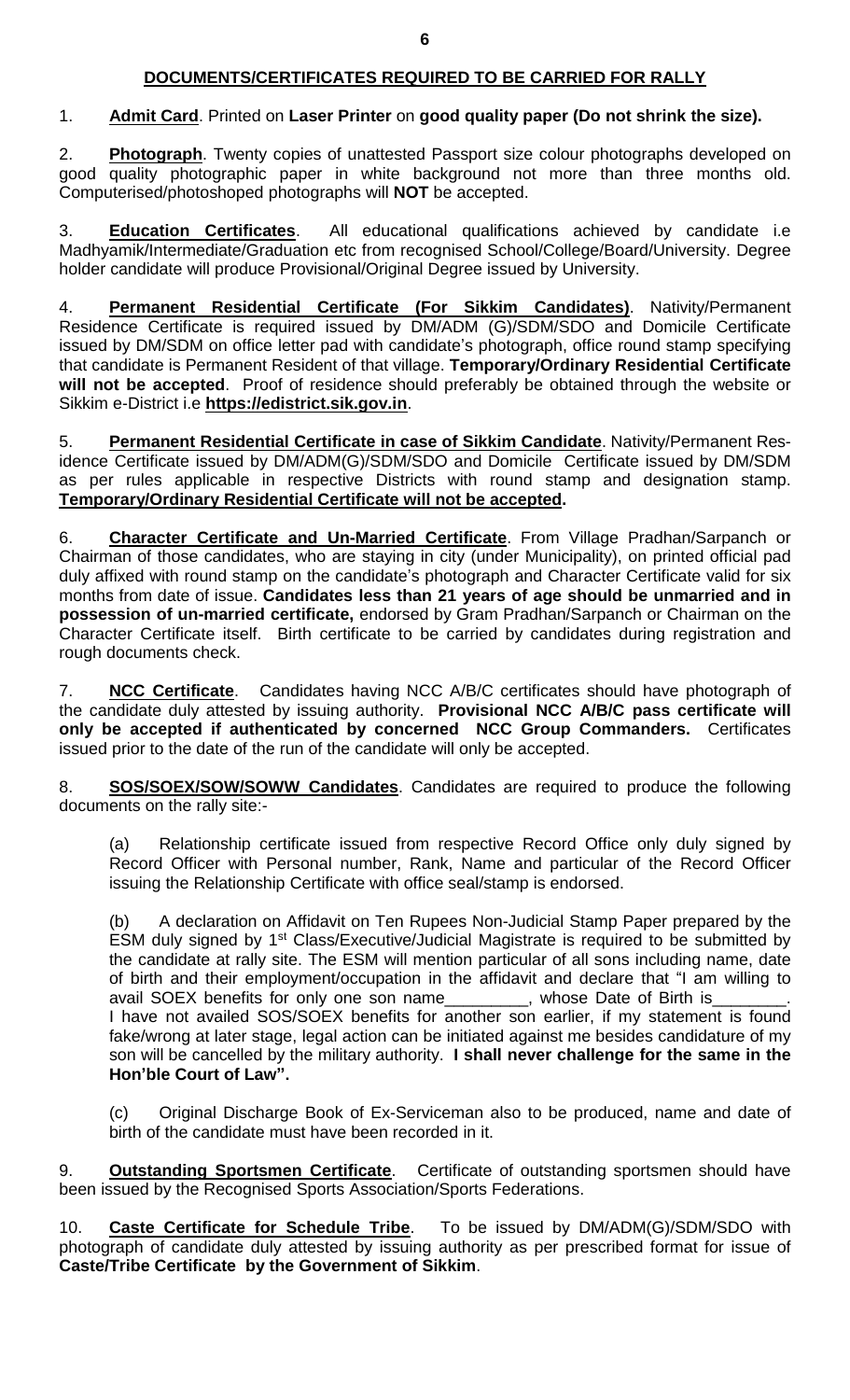11. **Outsider Sanction**. Outsider Sanction issued by Recruiting Directorate, IHQ of MoD (Army)/HQ Recruiting Zone, Kolkata as applicable, in case of candidates from other states.

12. **Single Bank A/C, PAN Card & AADHAR Card**. Single Bank A/C, PAN Card & Aadhar Card are mandatory documents for final enrolment for purpose of Pay & allowances and **other social benefits scheme.**

13. **Affidavit**. Duly signed by candidate on Non-judicial Stamp Paper as per specimen duly attested by Notary would be submitted by candidate during the Rally Document Check.

14. **Xerox Copies**. All Xerox copies will be self attested as per policy of Govt of India. Candidates will carry three sets of Xerox Copies of all above documents duly self attested.

#### **GENERAL INFORMATION**

1. **Administration**. Candidates are advised to bring sufficient eatables and drinking water with them since recruitment is a time consuming process.

2. **Use of Performance Enhancing Drugs**. Use of any kind of performance enhancing drugs is strictly banned. Candidates having found to have used the same will be debarred from further screening.

3. This Army Recruitment Office is committed to provide fair and impartial recruitment to all candidates irrespective of their class, caste or creed.

4. **Touts**. In the past, a number of candidates have been found victims of touts, fake documents/impersonation and in the bargain have lost their candidature. Modus operandi/means used by the touts are as under:-

(a) Issue of fake PFT slips/impersonation during various stages of rally unfair means/ malpractices. Conduct fake recruitment rallies.

(b) Snatching away original certificates from candidates who have been declared fit at initial stage and thereafter harassing them.

(c) Taking away "ADMIT CARD" from the candidates under plea that they will follow up their results.

(d) Give candidates false assurance of "**RECRUITMENT"** as they claim to have links at appropriate level, thereby winning confidence of candidates.

(e) Once a candidate gets through on his own efforts touts demand money in return of the original certificates.

#### **Assistance**

5. For Online Registration & Online Application, assistance will also be provided to candidates at ARO Siliguri on all working days from 1000hrs to 1400hrs.

6. To know more about recruitment into Army please visit our website [www.joinindianarmy.nic.in](http://www.joinindianarmy.nic.in/) and/or our IVRS at 033-22236897.

#### **ALL THE BEST FOR THE RALLY – JAI HIND**